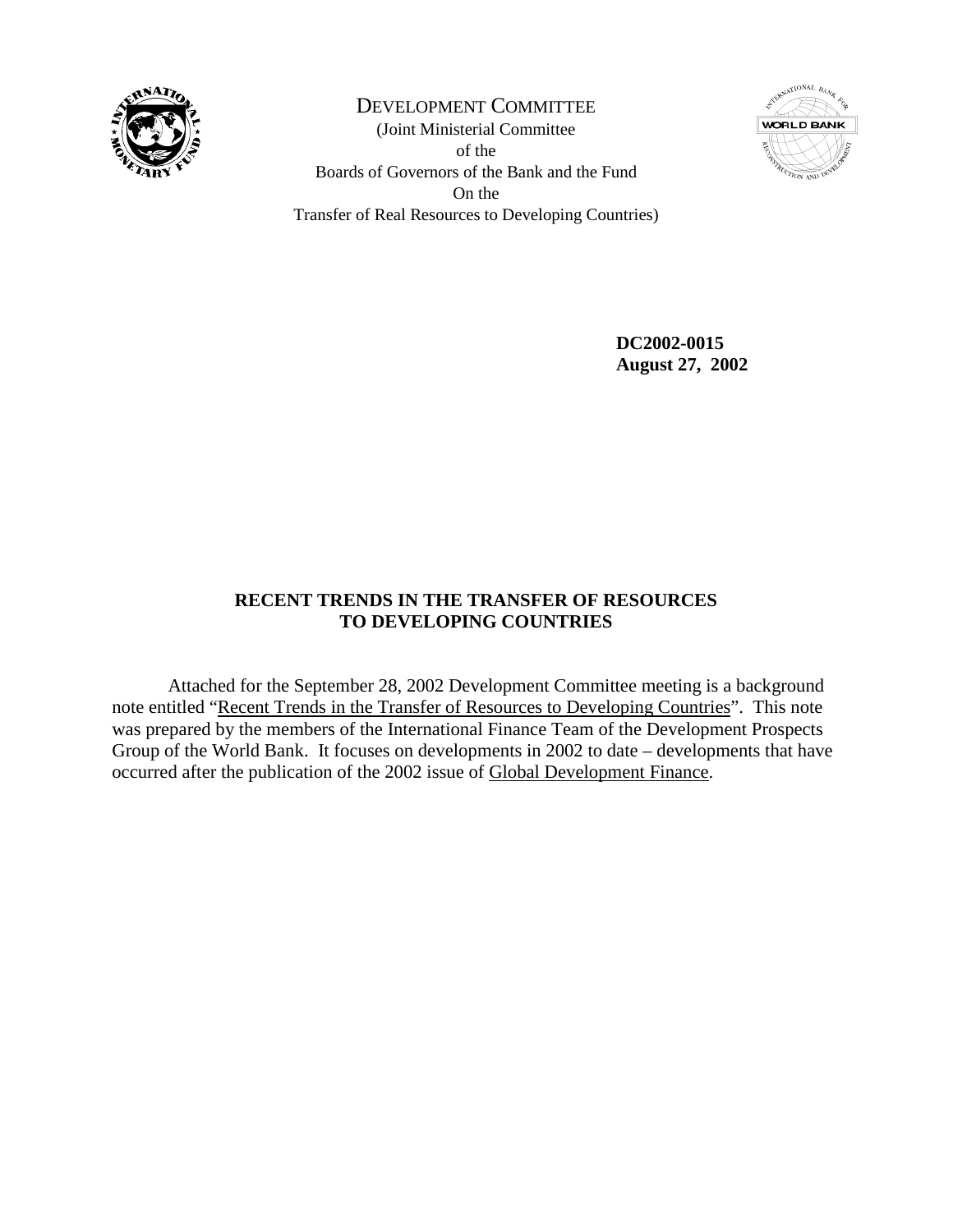## **Recent Trends in the Transfer of Resources to Developing Countries A Background Note for the Development Committee Meeting of September 2002**  Prepared by Staff of the World Bank<sup>1</sup>

### **Summary**

 $\overline{a}$ 

 The first half was a difficult environment for financial flows to developing countries, even though the global economy entered a recovery phase. One factor weighing on flows was the continued fall out from Argentina's debt default in December 2001. Although the effects of Argentina's decline on other emerging markets had been surprisingly modest through the second half of 2001, the spillover effects have become more prominent as 2002 has unfolded. Compounding these problems, however, has been a rise in political uncertainty surrounding the outcomes of elections in Brazil (in October) and Turkey (in November). These countries were poorly placed to deal with adverse political developments in view of their vulnerable domestic and external debt structures. As a result, private sector debt investors – both banks and nonbanks - have become more wary about maintaining exposure.

It is important to note that, to date, these pressures have been evident only in parts of Latin America and Turkey. Other parts of the developing world have been under far less stress. Indeed, based on limited information, flows to most developing countries in Europe seem to have held up well so far in 2002, although there has been something of a shift away from equityrelated flows to debt. Net flows to Asia have been outright strong, allowing most countries in the region to build reserves, allow their currencies to appreciate, trim local interest rates and thus ride out the recent softening in global growth far better than in 2001 and, especially, in 1997-98.

Moreover, foreign direct investment – which now provides the backbone of private sector external financial flows to developing countries – has been maintained at a relatively high level through the first half of 2002, despite a substantial decline in global outlays for mergers and acquisitions over that period.

The IMF has become more important again in providing finance to key borrowing countries. There were significant net disbursements to Turkey and Brazil in the first half of 2002. More recently, a sizeable new arrangement has been put in place for Uruguay, and Brazil's program (which was due to expire at the end of 2002) has been extended through the spring of 2004. Commitments by industrial countries to provide more aid were made ahead of the Monterrey Conference, although it is too early to know whether the declining trend in aid in recent years has yet been arrested.

 $<sup>1</sup>$  This report was prepared by the members of the International Finance Team of the Development</sup> Prospects Group. The note focuses on developments in 2002 to date – developments that have occurred after the publication of the 2002 issue of Global Development Finance. In order to provide a broader perspective to these recent developments, a detailed table of longer-term trends in financial flows to developing countries is provided at the end of this note.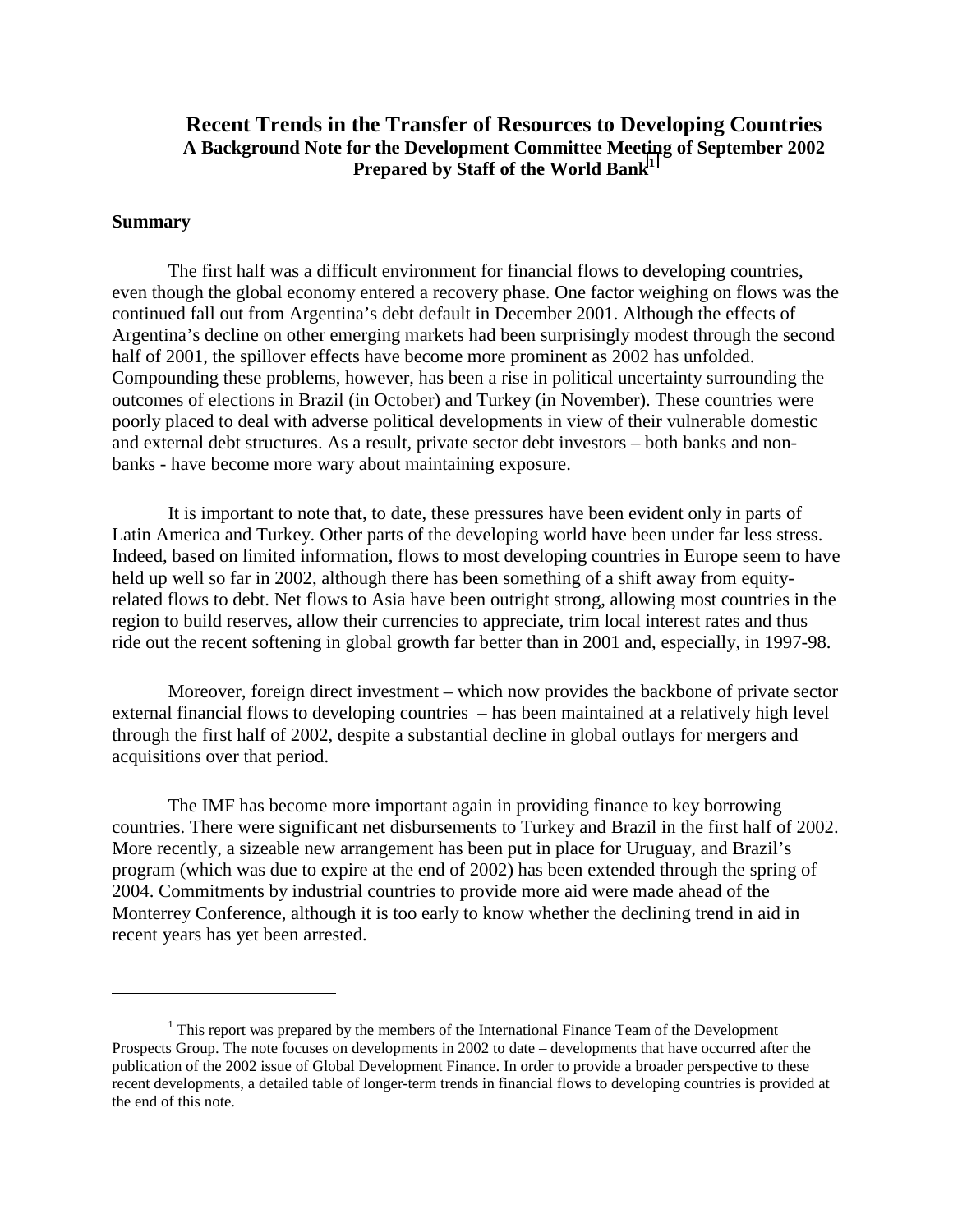### **Flows from international capital markets**

It will be some time before full information on net debt flows to developing countries from private sector creditors is available, but what data are available suggest that net debt flows have been negative so far this year, and that this drain has worsened as the year has progressed:

- In the period January-July 2002, gross market-based debt flows have averaged \$10.7 billion per month, down about 22% from the average monthly flow of 2001. Of this total, about and equal amount (\$5.35 billion per month) has come from banks and from bond issuance. Gross bank lending is down about 33% from the average flow of last year, and gross bond issuance is down about 6% from the 2001 monthly average.
- Credit losses in Argentina and in the major markets compounded by weak performance in bank stock prices have made bank behavior far more cautious than last year. Data available from the BIS on changes in cross-border bank exposure to developing countries show that net claims fell by about \$29 billion, or 3.4%, through the first quarter. Within this total, claims on Latin American borrowers fell the most (by \$24.5 billion, or 9%). Judging from the gross flow data, net claims probably continued to contract through Q2, probably at a similar pace to that of Q1. Most recently, there have been anecdotal reports of banks trimming Latin American exposure further, especially to Brazil.
- Bond market conditions were favorable early in the year, but have since deteriorated significantly. Gross flows in the first five months of the year averaged \$6.2 billion per month, up from the average monthly flow for 2001. Since the middle of May, however, these flows have ebbed considerably, averaging just \$3.25 billion per month in June and July. Again, the drop to Latin America has been most pronounced. This was one region where issuance was below the 2001 pace even between January and May (no surprise in view of Argentina's disappearance from the market). But this more moderate flow stopped to a trickle in June, July and the first part of August. This shift in conditions is also plainly evident in bond yield spreads (chart below).

#### **Spread on emerging market benchmark bonds**

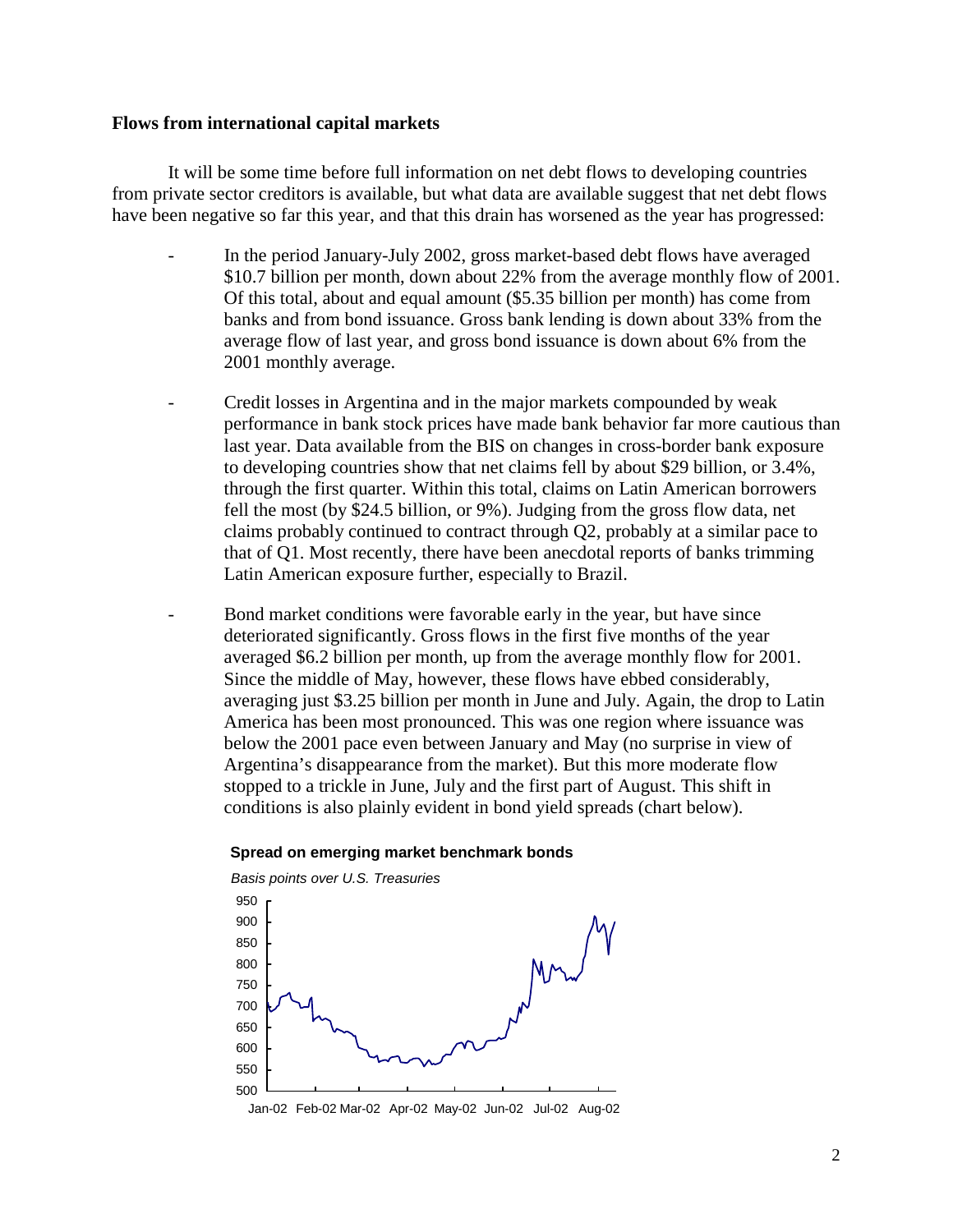Explaining this deterioration in the bond market financing environment is inevitably somewhat conjectural but, at this point, two factors seem important:

- Growing concern about the robustness of the global economic recovery. In the early months of 2002, market participants became increasingly optimistic about the prospects for a global rebound, and this optimism was validated by strong global economic data in the first quarter (both the United States and Japan grew at rates exceeding 5%, saar, in Q1). By late April, however, concerns about the sustainability of this expansion were beginning to be evident, mainly because of worries about high levels of corporate leverage. These were compounded by concerns about the quality of companies' accounts. Although most of this worry centered on firms and markets in the developed world, the high degree of trade and capital flow linkage with the developing world means that weakness in the OECD is a clear negative for the incipient recovery in the developing world.
- Deteriorating domestic political conditions in key developing countries. Three specific concerns stand out:
	- o The failure of the Argentine authorities to put in place a policy framework that would allow for the resumption of IMF support, the reopening of the banks, and the regularization of relationships with private external creditors. The result has been sustained weakness in Argentine economic performance, and a further deterioration in already poor social conditions. Argentina's difficulties have spilled over most graphically into Uruguay, where they developed into a full fledged run on the banks and the country's reserves through July. This run was stopped only by the provision of a substantial, IMF-led support package.
	- o The looming October elections in Brazil (the first round is on October  $6<sup>th</sup>$ ; a likely second round will be on October  $27<sup>th</sup>$ ). The failure of the ruling coalition's candidate to make much headway in early opinion polls led to market fears that there would be a sudden reversal of policy under a new President. Although all four leading candidates have voiced some support for maintaining the policy guidelines of the recent IMF agreement, considerable uncertainties persist. Moreover, recent turmoil heightened concern among domestic and foreign investors regarding Brazil's domestic debt, which is heavily concentrated in short-term maturities, and with most debt-service payments linked to either short-term interest rates or the exchange rate.
	- o The collapse of the governing coalition in Turkey. Turkey's economy and markets were showing clear signs of recovery through the Spring, but have faltered in recent months as concerns about the Prime Minister's health led to a focus on succession and, eventually, the collapse of the government and the resignation of the Economics Minister. Elections have been called for November 3<sup>rd</sup>.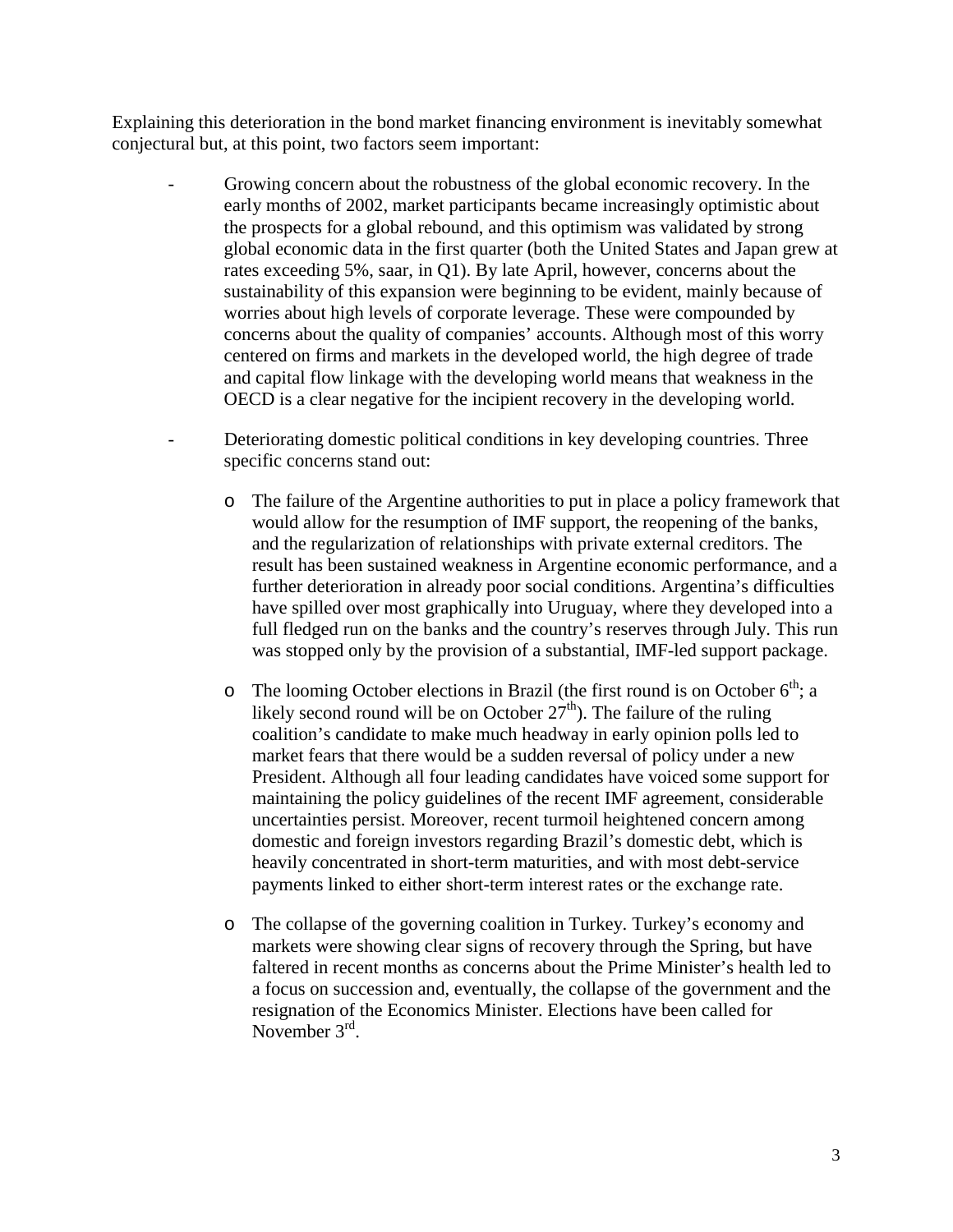### **Equity-related investment flows**

1

Net foreign direct investment (inward flows less profit repatriation) to developing countries was about \$170 billion in 2001. In terms of aggregate external financing, FDI has become the key vehicle, although it should be noted that FDI flows are relatively highly concentrated.

The availability of data on FDI flows is somewhat lagged, so it is hard to be definitive about what has happened so far in 2002. Nonetheless, available information, gleaned from a sample of monthly and quarterly balance of payments reports from countries that have typically been the major recipients of FDI, suggests that flows have held up fairly well so far in 2002. Specifically:

- Net FDI inflows of this sample of 16 countries were an estimated \$56 billion in the first half of 2002, down 11.3% from the same period a year earlier.<sup>2</sup> This is an impressively strong performance in view of the weakness in global mergers and acquisition activity so far in 2002; the lack of privatization activity in developing countries; the problems of the corporate sectors in developing countries (especially in sectors such as telecom and energy that had shown a high propensity to invest in developing countries in recent years); and the reticence of private sector debt investors discussed above. Based on these flows and normal seasonal patterns, net FDI *inflows* to developing countries seems on track for about \$150-\$160 billion in 2002 as a whole (compared to net private debt *outflows*).<sup>3</sup>
	- As with debt, there is significant regional diversity:
		- o Net FDI flows to Latin America were down by 24% in the first half of the year, although much of this decline reflected the virtual drying up of flows to Argentina.
		- o Net flows to Eastern Europe were also down sharply, a decline that was broad-based and which probably reflects the weakness of capital spending by companies in Western Europe, as well as a generalized slowdown in the zeal for completing the privatization process. Partly as a result of this reduction in net equity capital, the economies of Eastern Europe have become more dependent on net debt financing so far in 2002 – a development made possible by the region's relatively low starting levels of debt, relatively high credit ratings and investors' optimism about membership of the European Union. This increased debt dependence bears watching, however, especially since some countries in the region are struggling to rein in budget deficits.

<sup>&</sup>lt;sup>2</sup> The 16 countries are: Argentina, Mexico, Colombia, Czech Republic, Russia, Venezuela, Brazil, Korea, Philippines, Bulgaria, China, Chile, Hungary, Poland, Malaysia and Thailand. The sample accounts for about 80% of net inward FDI to developing countries.

 $3$  FDI flows are typically stronger in the second half of the calendar year than the first.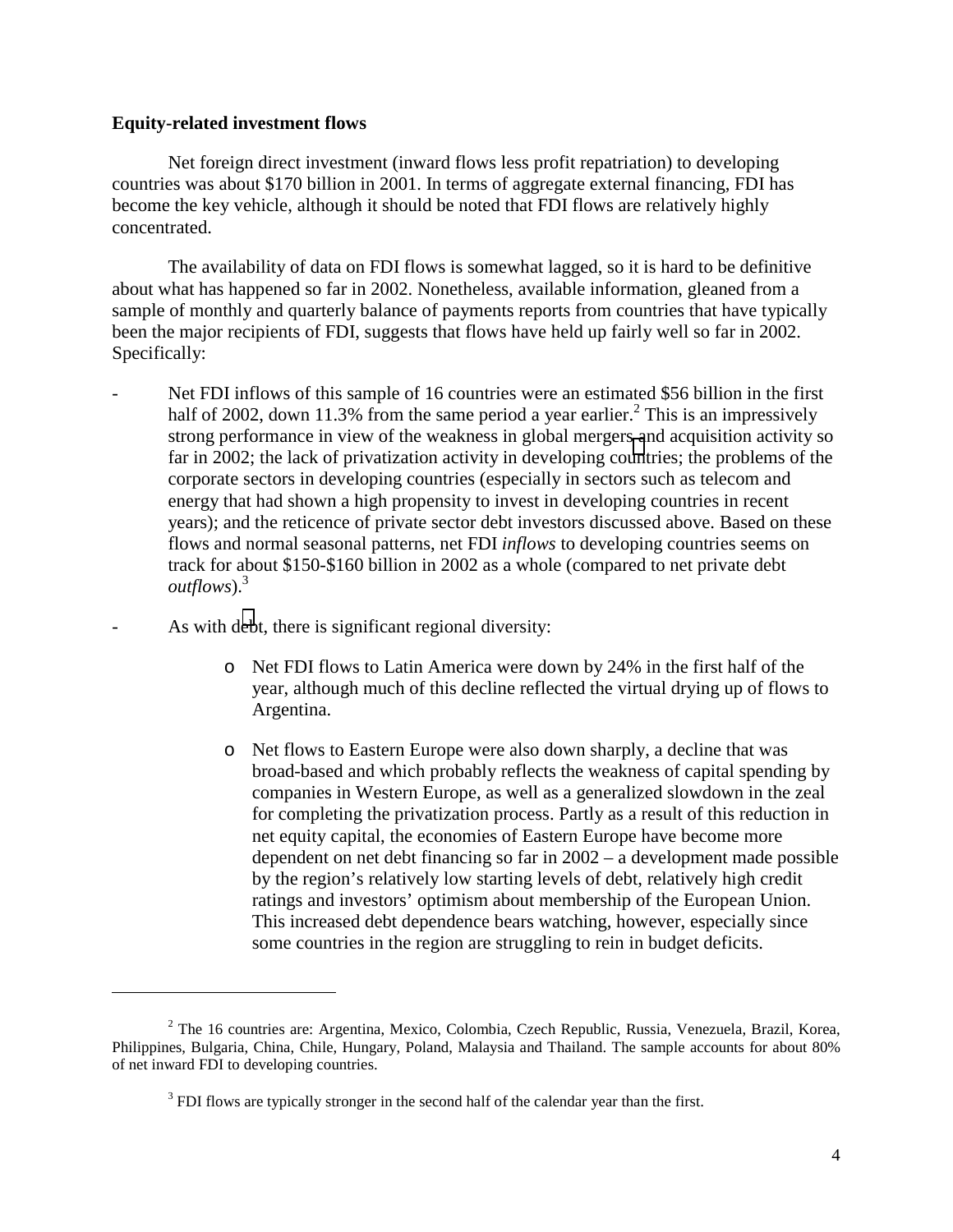- o Net flows to Asia were up by 7.7%, although this was dominated by China. Flows to South-East Asia have generally been less vigorous.
- China's already large share of net FDI flows is getting larger. Flows to China accounted for the rise in Asia, and were up strongly about optimism for the local economy and prospects following China's accession to the WTO.
- The stabilizing benefits of FDI were best illustrated by Brazil. As noted earlier, there were significant net debt outflows from Brazil in the first half of this year that seem to have accelerated so far in Q3. By contrast, net inward FDI was fairly stable, at \$9.6 billion, relative to last year (when FDI was \$9.9 billion in the first half of the year).

Despite the resilience of FDI so far this year, there are good reasons for caution looking ahead. The persistence of pressures on companies in developed countries may well make them cautious about capacity expansion, even though the global recovery is projected to strengthen into 2003. Moreover, the difficult experience of many FDI investors in Argentina could have spillover effects, especially in the rest of Latin America. On the other hand, many developing countries remain attractive options for expansion and diversification. The importance of FDI to the financing flows only serves to underline how critical it is for policy makers to promote an attractive investment climate and foster a environment of free trade.

International equity placements by developing country issuers (a proxy for portfolio equity flows) have also risen so far in 2002. In the first 7 months of the year, they averaged \$1.3 billion per month, up from the \$0.8 billion monthly average of 2001. Again, most of this increase was accounted for by China.

## **Official sector flows**

1

Data are not yet available to provide a full picture of non-concessional lending from official creditors in the first half of this year. However, the major multilateral lenders increased their lending to developing countries in the first half of 2002. Largely thanks to drawings by Brazil and Turkey, Fund credit outstanding rose from SDR53.5 billion at the end of 2001 to SDR59.6 billion at the end of June 2002. While Asian borrowers continued to repay credit, credit to Brazil rose from SDR 6.6 billion at the end of 2001 to SDR10.9 billion at mid year; and credit to Turkey rose from SDR11.2 billion at the end of 2001 to SDR14.5 billion at mid year.<sup>4</sup> The World Bank's net lending in first half of fiscal year was a modest \$418 million. Net IDA flows were \$3 billion, but there were net repayments to the IBRD of \$2.6 billion.

Even less timely information is available on aid flows, making it difficult to track whether commitments to step up aid are, in fact, being realized. According the data released by the OECD Development Assistance Committee in May, official development assistance (ODA) to developing countries from members of the DAC fell from \$53.7 billion in 2000 to \$51.4

<sup>&</sup>lt;sup>4</sup> Note the \$/SDR exchange rate was \$1.2567/SDR at end 2001 and \$1.3305/SDR at the end of June 2002.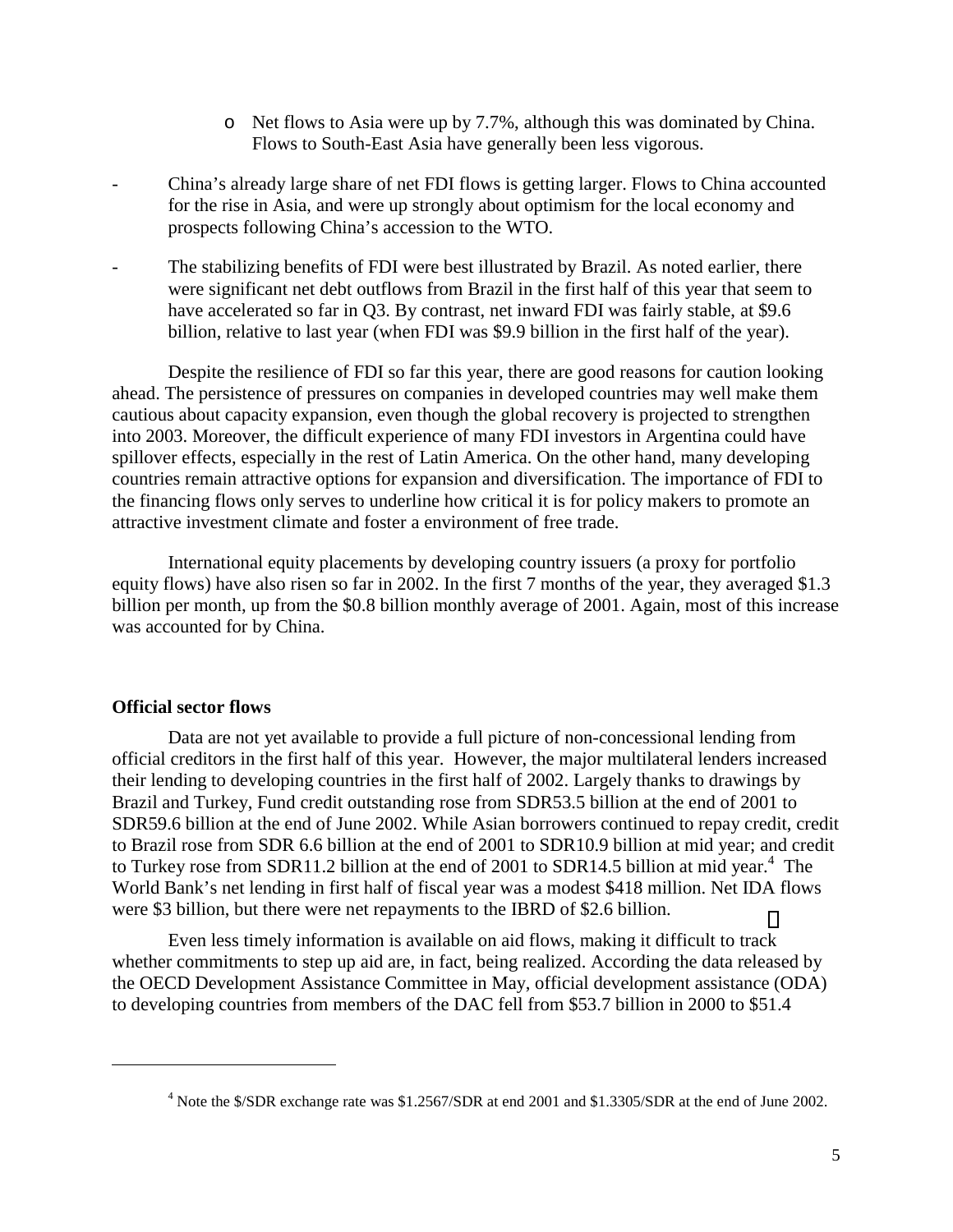billion in 2001.<sup>5</sup> This decline in part reflected the appreciation of the dollar, which reduces the dollar value of ODA flows recorded in other currencies. Net ODA fell by 1.4 percent in 2001 at constant prices, and remained at the 2000 level of 0.22 percent of DAC members' combined gross national income (GNI). The decline in dollar terms was driven by an almost \$4 billion fall in ODA from Japan, due to the depreciation of the yen, the timing of disbursements to multilateral organizations, and loan repayments from Asian countries affected by the 1997-98 financial crisis. By contrast, ODA from the United States rose by \$900 million (in large part due to a \$600 million disbursement to Pakistan for economic support in the aftermath of the September 11 attacks) and by \$700 million from the members of the European Union.

The disparity in ODA effort by the G7 countries and many of the smaller donors widened in 2001. Net ODA from the G7 countries fell by 3 percent in real terms, to only 0.18 percent of their gross national income. By contrast, ODA from the smaller countries rose by 4 percent in real terms, to 0.46 percent of their gross national income. Denmark remained the only DAC member country with ODA that exceeded 1 percent of national income, while Luxembourg, the Netherlands, Norway and Sweden provided more than 0.75 percent of national income in ODA. The ratio of ODA to national income was less than 0.4 percent in every other DAC member country. The United States had the lowest ratio (0.11 percent).

Despite the decline in the dollar value of ODA flows, the past year has seen some progress towards increasing efforts to assist developing countries and further their integration into the global economy. In addition, the ministerial meeting of the World Trade Organization set the stage for a "development round" of trade talks that will address the particular difficulties facing developing countries in the global trading system. The Monterrey Consensus reached at the Conference on Financing for International Development reaffirmed the international community's commitment to increasing aid and to achieving progress towards reaching the Millennium Development Goals. Some of the major donors indicated their intention to increase ODA flows: the European Union announced plans that would increase their total ODA level to 0.39 percent of national income by 2006, and the United States announced plans to raise its annual development assistance by \$5 billion (or almost a 50 percent increase) by 2006.

The decline in aid over the past few years comes on top of falling aid through much of the 1990s. Expressed as a share of donors' GNP, aid fell from 0.33 percent in 1990 to 0.22 percent in 2000. Only five donor countries reached (or surpassed) the United Nation's target of 0.7 percent of GNP which was endorsed by the G7 countries at the Earth Summit in Rio in 1992. At the same time, the need for aid continues to grow. Developing countries' population rose by 17 percent during the 1990s, and the number of people (outside of China) living on less than \$1 a day has remained roughly the same. Some 60 million people in developing countries are infected with HIV. The Millennium Development Goals cannot be met without increased aid. Preliminary calculations indicate that a doubling of aid, coupled with improved developing country policies and increased allocation of aid to countries with good policies, will be required to halve poverty by 2015. Vigorous steps to increase the availability of aid resources, in conjunction with

1

 $<sup>5</sup>$  The Development Assistance Committee of the OECD is composed of the 22 industrial countries. DAC</sup> member countries account for at least 95 percent of total ODA flows to developing countries.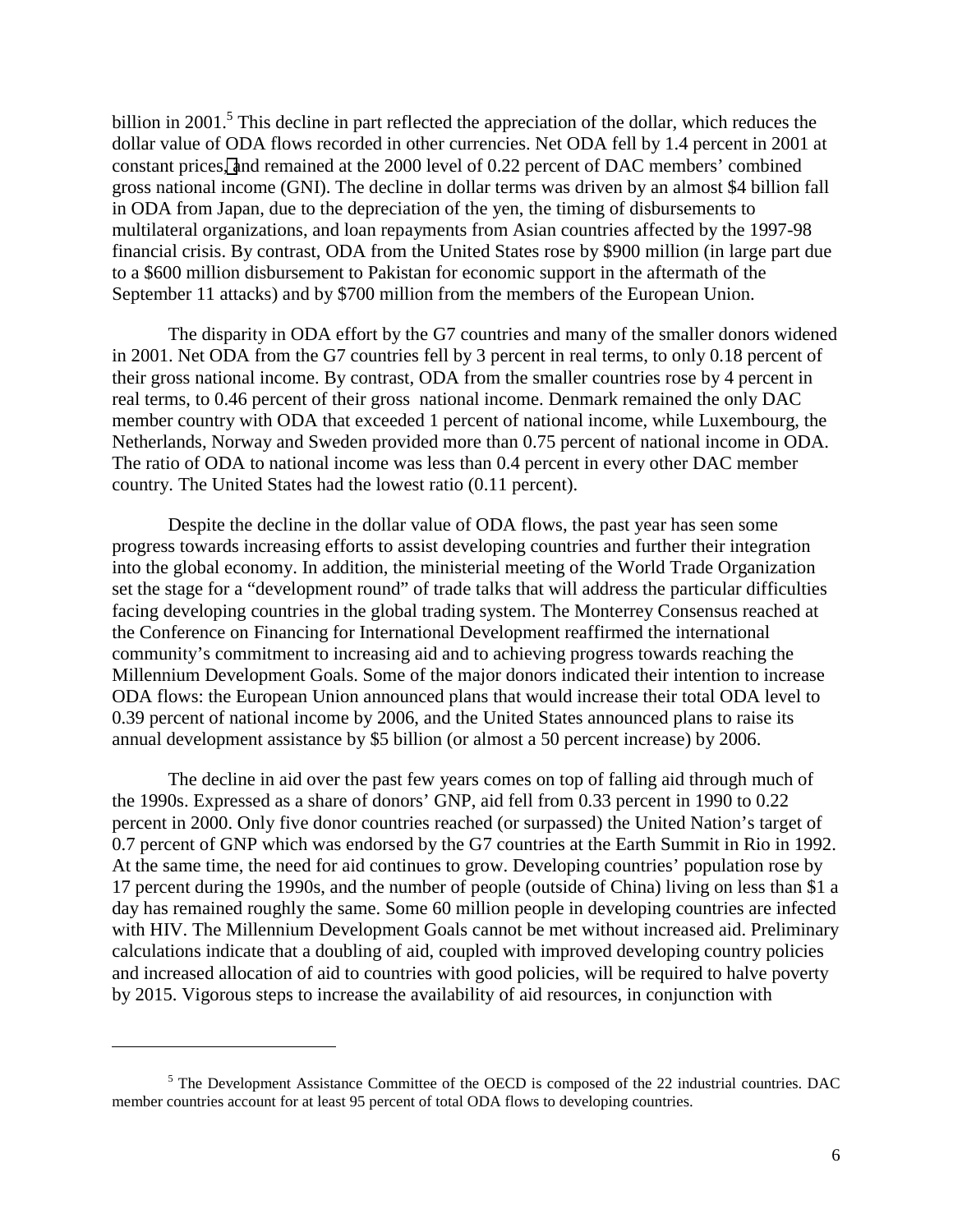improved donor policies to support increased aid effectiveness and the removal of barriers to trade in industrial countries that restrain developing countries' exports, should be the top priorities for the international community.